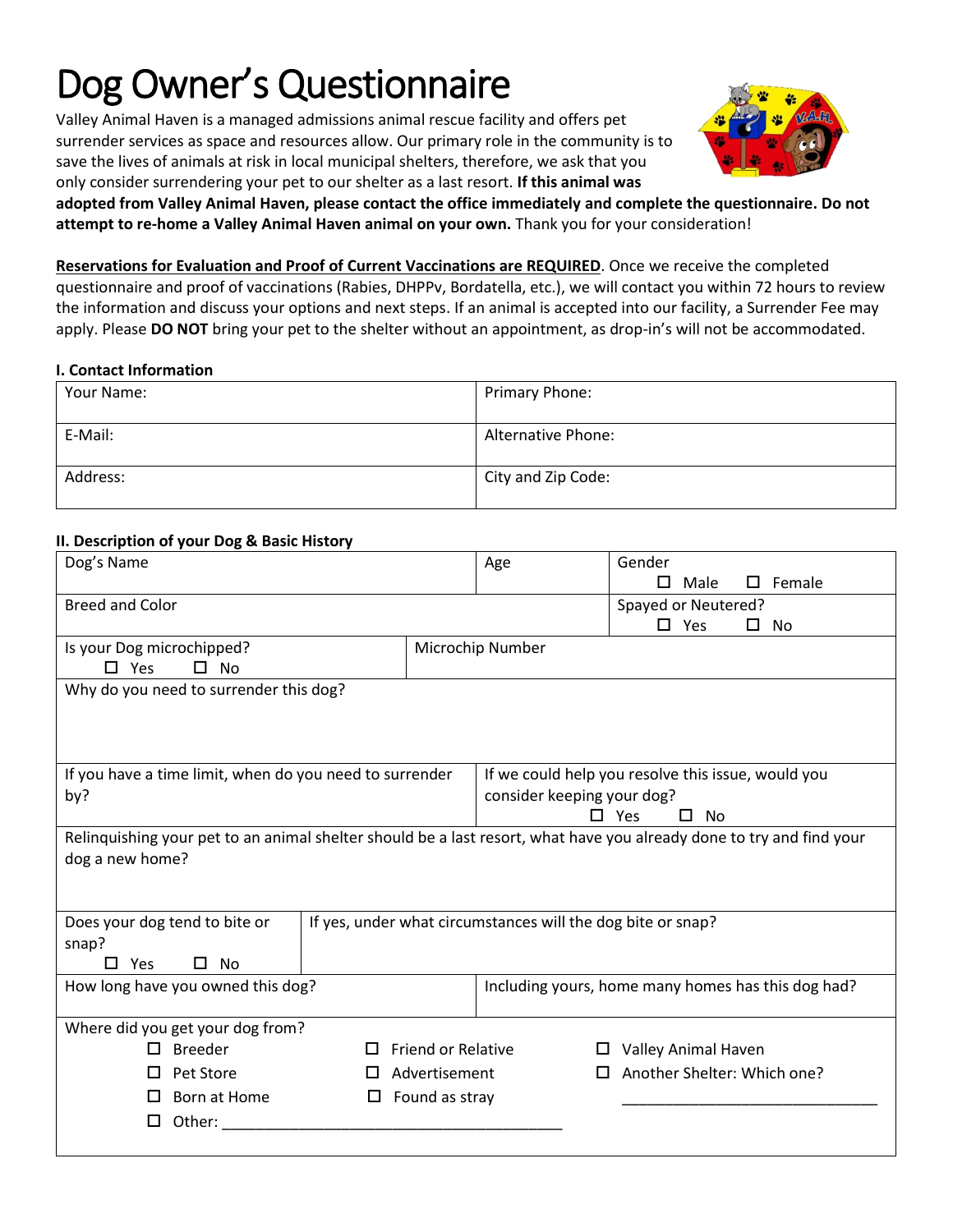# **III. Family Environment**

| Please describe the human family members that your dog has lived with: (Check all that apply)                      |  |  |  |
|--------------------------------------------------------------------------------------------------------------------|--|--|--|
| □ Adult Women<br>$\square$ Senior Citizens<br>$\Box$ Children (what ages?<br>$\Box$ Adult Men                      |  |  |  |
| Do you have children as visitors on a regular basis?<br>If Yes, What ages?                                         |  |  |  |
| $\square$ Yes<br>$\square$ No                                                                                      |  |  |  |
| Describe your dog's behavior around children: (Check all that apply)                                               |  |  |  |
| $\Box$ Friendly / Playful<br>$\Box$ Gentle<br>$\Box$ Nervous / Frightened<br>$\square$ Unpredictable               |  |  |  |
| Ignores / Indifferent<br>$\square$ Roughness<br>$\Box$ Too rough for children<br>$\Box$ Snappy at times<br>$\Box$  |  |  |  |
| $\Box$ Watches over them<br>$\square$ Too active<br>$\Box$ Never with Children<br>$\Box$ Actively avoids children  |  |  |  |
| Other: (Please Explain)<br>□                                                                                       |  |  |  |
| Would you recommend placing this dog in a home with children?<br>$\Box$ Yes<br>$\Box$ No (if no, explain)          |  |  |  |
|                                                                                                                    |  |  |  |
| Please check all the animals that your dog has lived with: (Check all that apply)                                  |  |  |  |
| $\Box$ Cats<br>$\square$ Birds<br>$\Box$ Male Dogs                                                                 |  |  |  |
| Female Dogs □ Rabbits □ Reptiles<br>□                                                                              |  |  |  |
| $\Box$ Other: (Please Explain)                                                                                     |  |  |  |
| Describe your dog's behavior around other dogs: (Check all that apply)                                             |  |  |  |
| $\Box$ Never been around other dogs $\Box$ Frightened $\Box$ Friendly / Playful<br>$\Box$ Aggressive with all dogs |  |  |  |
| Ignores / Indifferent $\Box$ Bossy $\Box$ Adores other dogs<br>$\Box$ Aggressive with same sex dogs<br>□.          |  |  |  |
| Good with some dogs<br>$\Box$ Roughness $\Box$ Gentle / Submissive $\Box$ Aggressive when on leash<br>0            |  |  |  |
| $\Box$ Other: (Please Explain)                                                                                     |  |  |  |
| Would you recommend placing this dog in a home with other dogs?<br>$\square$ Yes<br>$\Box$ No (if no, explain)     |  |  |  |
| Describe your dog's behavior around cats: (Check all that apply)                                                   |  |  |  |
| $\Box$ Never been around cats<br>$\Box$ Respectful<br>$\Box$ Friendly / Playful<br>$\Box$ Chases to harm           |  |  |  |
| Ignores / Indifferent □ Frightened □ Gentle / Submissive □ Chases to catch<br>□                                    |  |  |  |
| $\square$ Roughness<br>$\Box$ Chases for fun<br>Aggressive<br>Has killed a cat<br>$\Box$<br>□                      |  |  |  |
| Other: (Please Explain)                                                                                            |  |  |  |
| Would you recommend placing this dog in a home with cats?<br>$\square$ Yes<br>$\Box$ No (if no, explain)           |  |  |  |
|                                                                                                                    |  |  |  |

#### **III. Home Environment & Manners**

| Where was your dog kept when no human members of your family were at home? (Check all that apply)        |                                                    |                                               |                          |  |
|----------------------------------------------------------------------------------------------------------|----------------------------------------------------|-----------------------------------------------|--------------------------|--|
| Free Run of Home<br>П                                                                                    | $\Box$ Crated                                      | $\Box$ Confined to a room<br>$\Box$ In garage |                          |  |
| In fenced yard<br>□                                                                                      | Tied outside on chain or runner<br>$\Box$          | $\Box$ Other:                                 |                          |  |
| Where does your dog sleep at night? (Check all that apply)                                               |                                                    |                                               |                          |  |
| Loose in the home<br>П                                                                                   | $\Box$ Confined to a room                          | $\Box$ On couch or chair                      | In crate<br>$\Box$       |  |
| In adult's room<br>$\mathsf{L}$                                                                          | In child's room<br>$\Box$                          | Ш<br>In garage                                | On the person's bed<br>ப |  |
| On the dog's bed<br>ப                                                                                    | Outside in a kennel<br>□                           | $\Box$ Outside                                |                          |  |
| How many hours of a typical day is your dog kept outside? (Check One)                                    |                                                    |                                               |                          |  |
| ப                                                                                                        | None, lives only indoors $\Box$ Less than one hour | $\Box$ 1 – 5 hours                            | $\Box$ 5 – 10 hours      |  |
| Only inside at night $\Box$ Lived outdoors<br>ш.                                                         |                                                    | Other:<br>ப                                   |                          |  |
| How is your dog confined to your property when outside? (Check all that apply)                           |                                                    |                                               |                          |  |
| $\Box$ Kennel or Enclosure<br>Fenced Yard<br>$\Box$ Dog house<br>$\Box$ Electronic containment<br>$\Box$ |                                                    |                                               |                          |  |
| Never left alone outside<br>П                                                                            | $\Box$ Other:                                      |                                               |                          |  |
| Have you ever kept your dog tied or chained in the yard?                                                 |                                                    | $\Box$ Yes, _____<br>$\Box$ No                | hours per day            |  |
| Has your dog ever escaped? $\Box$ No                                                                     | $\Box$ Yes, how?                                   |                                               |                          |  |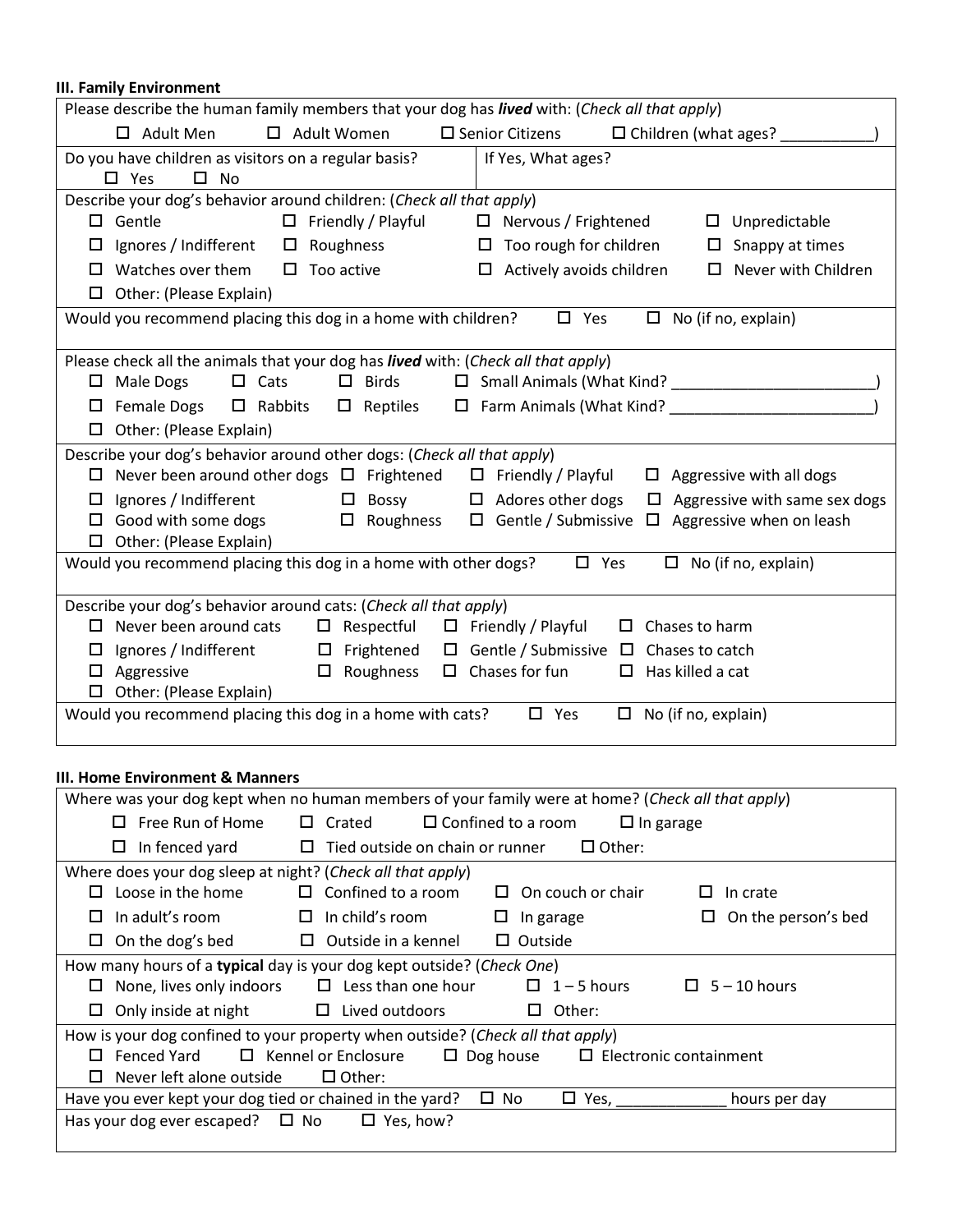| If your dog house trained?                                                                                                   | Yes<br>LΙ     | <b>No</b><br>ப  |                                     |                                                |  |
|------------------------------------------------------------------------------------------------------------------------------|---------------|-----------------|-------------------------------------|------------------------------------------------|--|
| If your dog crate trained?                                                                                                   | $\square$ Yes | $\square$ No    | $\Box$ Tried, dog didn't like crate | $\Box$ Tried, dog escaped                      |  |
| If yes, how many hours does your dog spend in the crate each day?                                                            |               |                 |                                     |                                                |  |
| Can your dog be left alone in your home or yard for 8 hours a day without issues? $\Box$ Yes $\Box$ No<br>$\Box$ Never Tried |               |                 |                                     |                                                |  |
| If no, why not?                                                                                                              |               |                 |                                     |                                                |  |
| Is your dog destructive when left alone in your home or yard (If yes, check all that apply)? $\Box$ Yes $\Box$ No            |               |                 |                                     |                                                |  |
| Chews woodwork / walls<br>□                                                                                                  |               | Chews furniture |                                     | $\Box$ Chew / eats other inappropriate objects |  |
| $\Box$ Chews on windows / doors<br>Other:                                                                                    |               | П               | Chews clothing / shoes              | $\Box$ Digs or destroys yard                   |  |

# **IV. Obedience, Exercise, Play & Behavior**

| What kind of training does your dog have?                                                                                                                                                                                                                                                                                                                                                                                      |  |  |  |  |
|--------------------------------------------------------------------------------------------------------------------------------------------------------------------------------------------------------------------------------------------------------------------------------------------------------------------------------------------------------------------------------------------------------------------------------|--|--|--|--|
| Board & Train<br>$\Box$ Home Training<br>$\Box$ Puppy Classes<br><b>Obedience Classes</b><br>$\Box$<br>$\Box$                                                                                                                                                                                                                                                                                                                  |  |  |  |  |
| $\Box$ Advanced Training $\Box$ No Training                                                                                                                                                                                                                                                                                                                                                                                    |  |  |  |  |
| Does your dog understand commands? (Check all that apply)                                                                                                                                                                                                                                                                                                                                                                      |  |  |  |  |
| $\Box$ Heel<br>$\Box$ Sit<br>$\square$ Down<br>$\Box$ Come<br>$\Box$ Leave it<br>$\Box$ Take it<br>$\Box$ Stay<br>$\Box$ Drop                                                                                                                                                                                                                                                                                                  |  |  |  |  |
| $\Box$ Off<br>$\Box$ Other:<br>$\square$ Wait                                                                                                                                                                                                                                                                                                                                                                                  |  |  |  |  |
| $\Box$ Doesn't know commands                                                                                                                                                                                                                                                                                                                                                                                                   |  |  |  |  |
| $\square$ Spanish<br>What language does your dog understand best?<br>$\Box$ English<br>$\Box$ Other:                                                                                                                                                                                                                                                                                                                           |  |  |  |  |
| Is your dog protective or possessive of any of the following? (Check all that apply)<br>$\Box$ Of food (toward people)<br>$\Box$ Of his / her body<br>$\Box$ Of toys (toward people)<br>$\Box$ Of food (to other animals) $\Box$ Of toys (to other animals)<br>$\Box$ Of property ; good guard dog<br>$\Box$ Of bed, crate or space<br>$\Box$ Of owner / family<br>$\Box$ Dog is not protective or possessive<br>$\Box$ Other: |  |  |  |  |
| Please select the following that frighten your dog: (Check all that apply)                                                                                                                                                                                                                                                                                                                                                     |  |  |  |  |
| $\square$ Men<br>$\Box$ Babies or Toddlers<br>$\square$ Women<br>$\Box$ Teenagers<br>$\Box$ Unpredictable Children<br>$\Box$ People in Uniform<br>$\Box$ Veterinarian or Groomer<br>$\Box$ Strangers<br>$\Box$ Erratic/sudden movement $\Box$ Loud voices $\Box$ Loud noises<br>$\Box$ Thunder<br>$\Box$ Cars<br>$\Box$ Vacuum<br>$\Box$ Broom<br>$\Box$ Bicycles & Skateboards $\Box$ Other:                                  |  |  |  |  |

# **V. Health & Diet**

| Has your dog ever been hit by a car or required surgery?                                                       |                   | Yes<br>ப<br>ப          | No                                |  |
|----------------------------------------------------------------------------------------------------------------|-------------------|------------------------|-----------------------------------|--|
| If yes, please explain:                                                                                        |                   |                        |                                   |  |
| Has your dog ever been diagnosed or treated for any of the following by a veterinarian? (Check all that apply) |                   |                        |                                   |  |
| <b>Heartworm Disease</b><br>ப                                                                                  | $\Box$ Parvovirus | $\Box$ Heart Murmur    | $\Box$ Epilepsy or Seizures       |  |
| Allergies<br>ш.                                                                                                | $\Box$ Allergies  | $\Box$ Thyroid Disease | $\Box$ Arthritis or Hip Dysplasia |  |
| <b>Diabetes</b><br>ப                                                                                           | $\Box$ Cancer     | $\Box$ Tumors          | $\Box$ Separation Anxiety         |  |
| $\Box$ Chronic eye/ear infections $\Box$ Broken Bones $\Box$ Mange or other skin problems                      |                   |                        |                                   |  |
| $\Box$ None, my dog has been healthy                                                                           |                   |                        |                                   |  |
| $\Box$ Other:                                                                                                  |                   |                        |                                   |  |
| Does your dog require any medication or a special diet on a regular basis?<br>п<br>Yes<br>No<br>П              |                   |                        |                                   |  |
| If yes, please explain:                                                                                        |                   |                        |                                   |  |